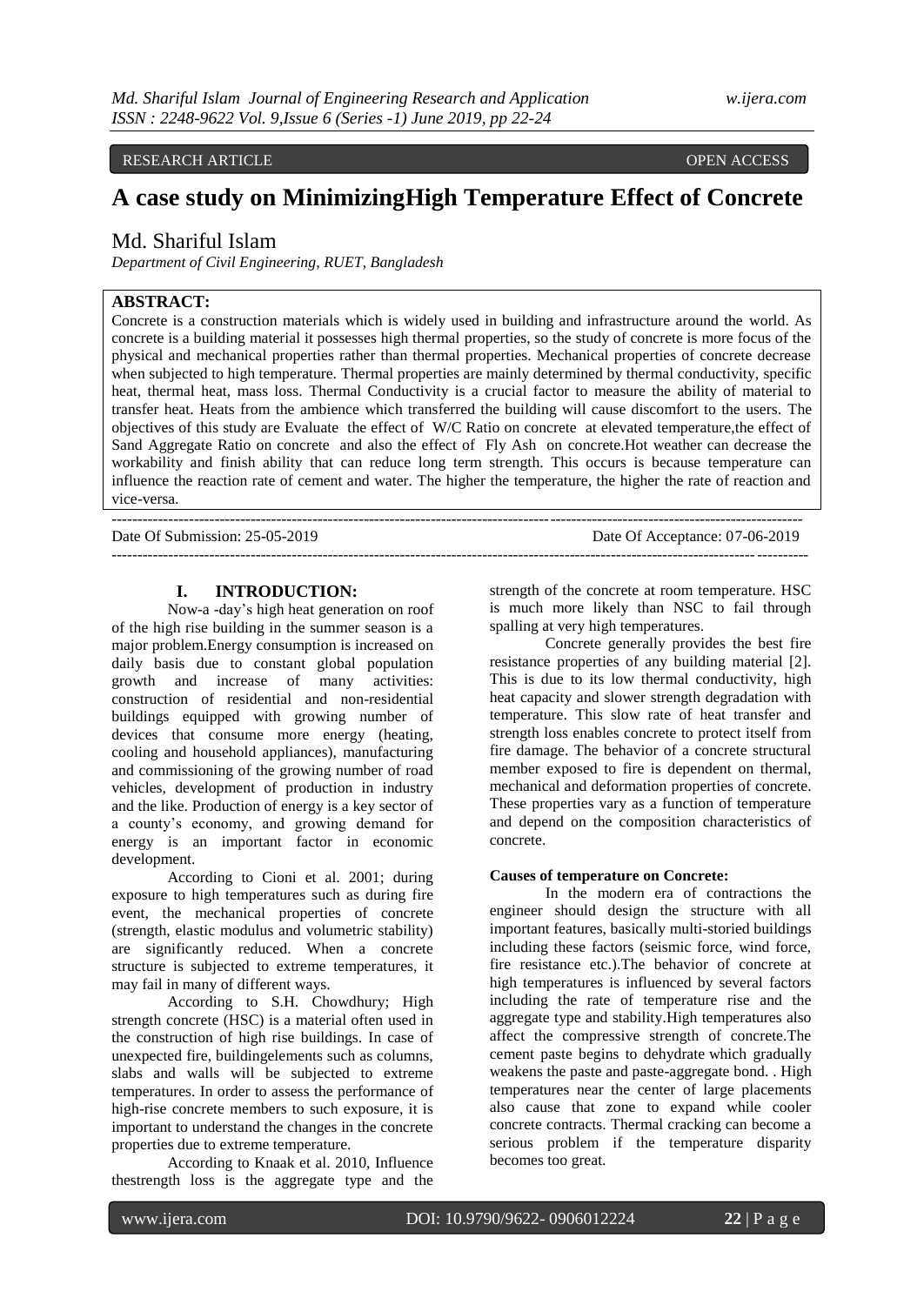## **Possible measure to reduce Concrete Temperature:**

Hot weather can decrease the workability and finish ability that can reduce long term strength.The higher the temperature, the higher the rate of reaction and vice-versa.Reducing cement content can minimize the heat-generating capacity of the mix. Using cementitious materials, such as fly ash, natural pozzolans, to intensify Portland cement can reduce the temperature rise in concrete while meeting strength and durability requirements.

**1. Evaporative cooling:**Reducing the aggregate temperature provides the greatest reduction in concrete temperature.

**2. Cold Water:**Cold water aggregate cooling often is the least expensive way to reduce concrete temperature, especially if the water comes from a naturally occurring source such as a creek fed by melted snow.

**3. Mix Quality:**There are some fears that concrete slump and strength, and thereforeconcrete quality, will suffer by adding cool water because producers think it causes water content to vary.

**4. Cement Consideration:**Cement is a source of heat that builds during curing.Reducing the cement content can reduce the amount of heat produced.To reduce cement content, increasethe maximum size of aggregate, usepozzolans, or add waterreducingadmixtures.Adding fly ash to concrete can reduce cement content.Concrete with fly ash gains strength less quickly.

**Materials:**



## **Equipment:**



#### **Experimental Steps:**



**II. RESULTS:** 1. Effect of w/c on heat gradient of concrete



This figure illustrates that 50% w/c ratio gives the highest heat gradient.

#### **2. Effect of fly ash on heat gradient of concrete**